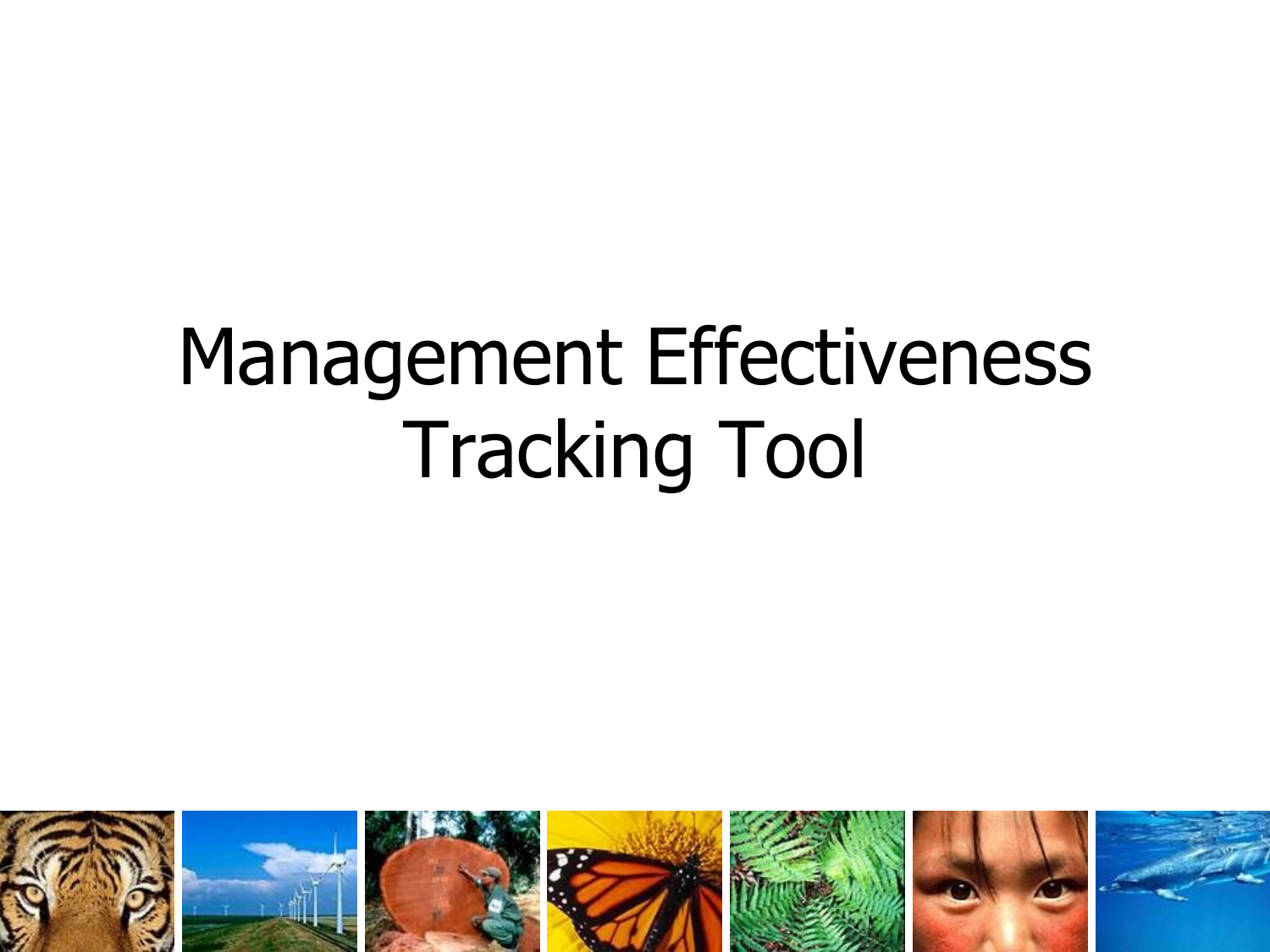### **METT**

- **Management Effectiveness Tracking Tool**
- Originally developed to assess a target set by WWF and the World Bank to improve management in 75 million ha of forest protected areas
- Assesses against all 6 elements of the WCPA Framework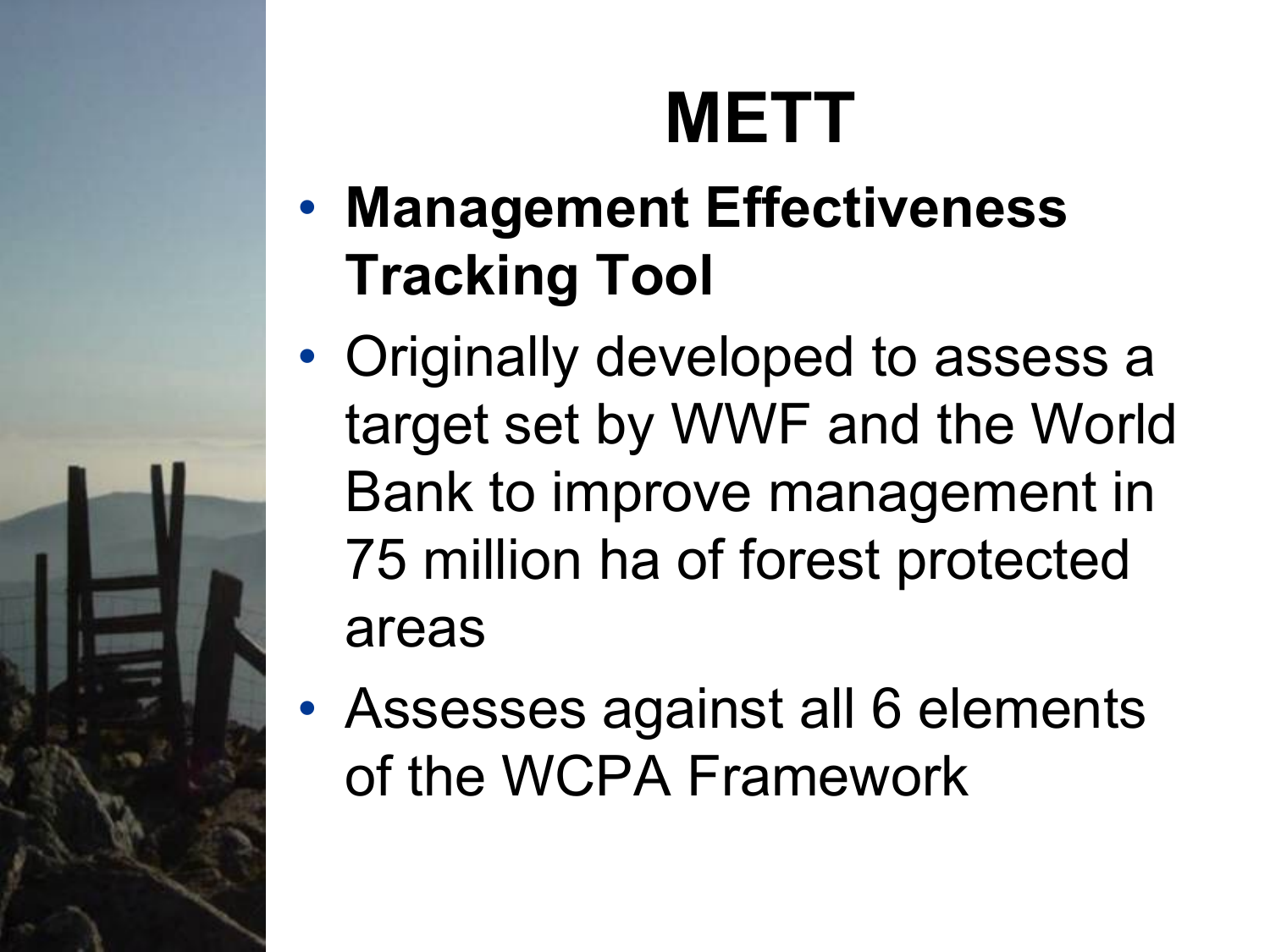# **METT Objectives**

- Track improvements in management of protected areas
- Harmonise reporting for multiple sites
- Provide useful information for site managers
- Be quick and easy to complete
- Use site-based expert knowledge
- Be easily understood by nonspecialists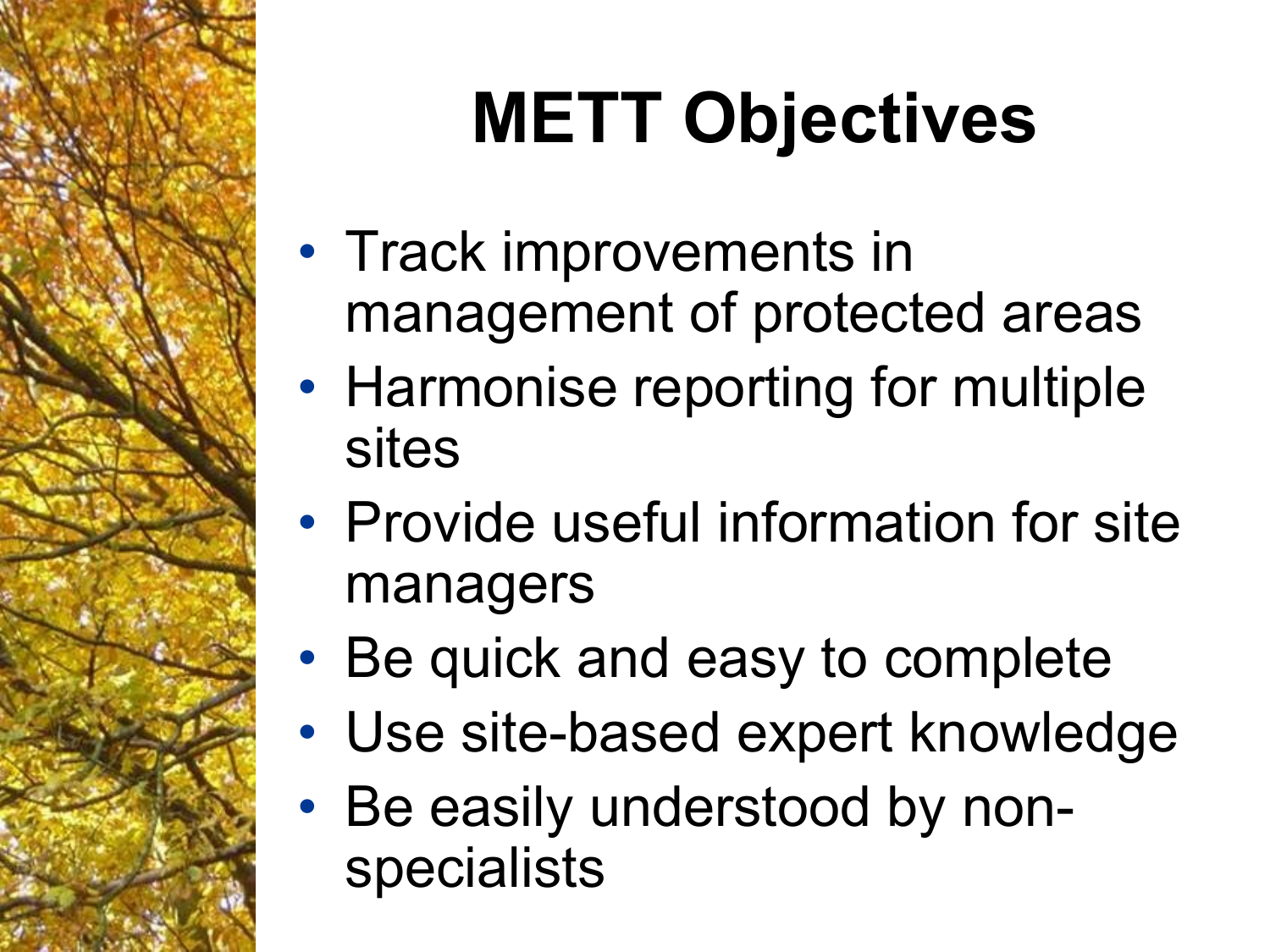## **METT Development**

- Developed over two year period including independent review and field testing and field testing
- Two applications by WWF before revision in 2007:
	- Clearer guidance
	- Standardised threat list
	- Questions revised to cover all terrestrial biomes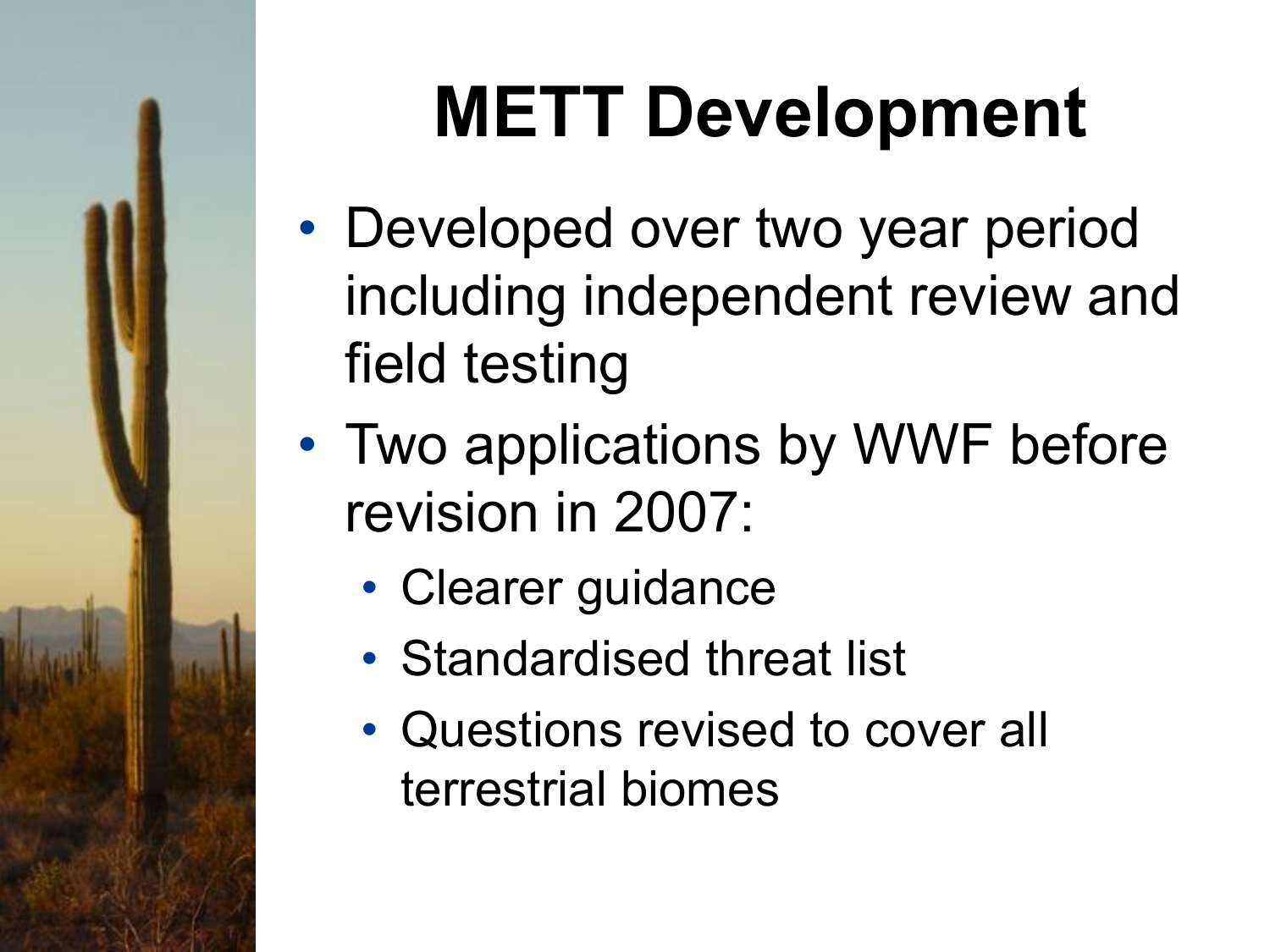### **What is the METT?**

- Datasheets: contextual information including objectives and threats
- Questionnaire: 4 alternative text answers (ranging from best to poor practice) to 30 questions giving a total score to summarise progress (overall and framework elements)
- Text fields: recording justification for assessment, sources used and steps to be taken to improve the management issue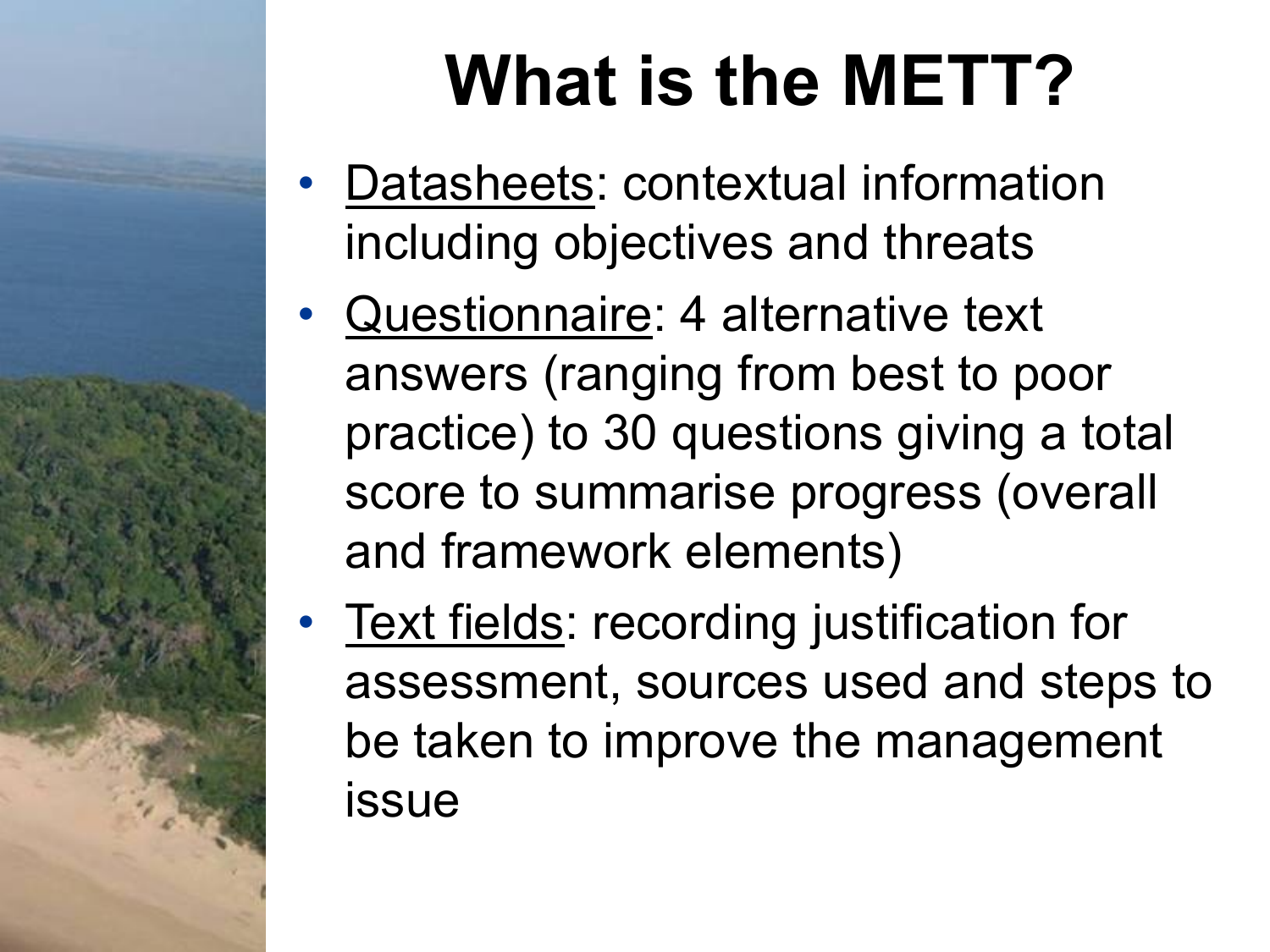

### **Threats analysis**

- Residential and commercial development
- Agriculture and aquaculture
- Energy production and mining
- Transportation and service corridors
- Biological resource use and harm
- Human intrusions and disturbance
- Natural system modifications
- Invasive and other problematic species and genes
- Pollution entering or generated within protected area
- Geological events
- Climate change and severe weather
- Specific cultural and social threats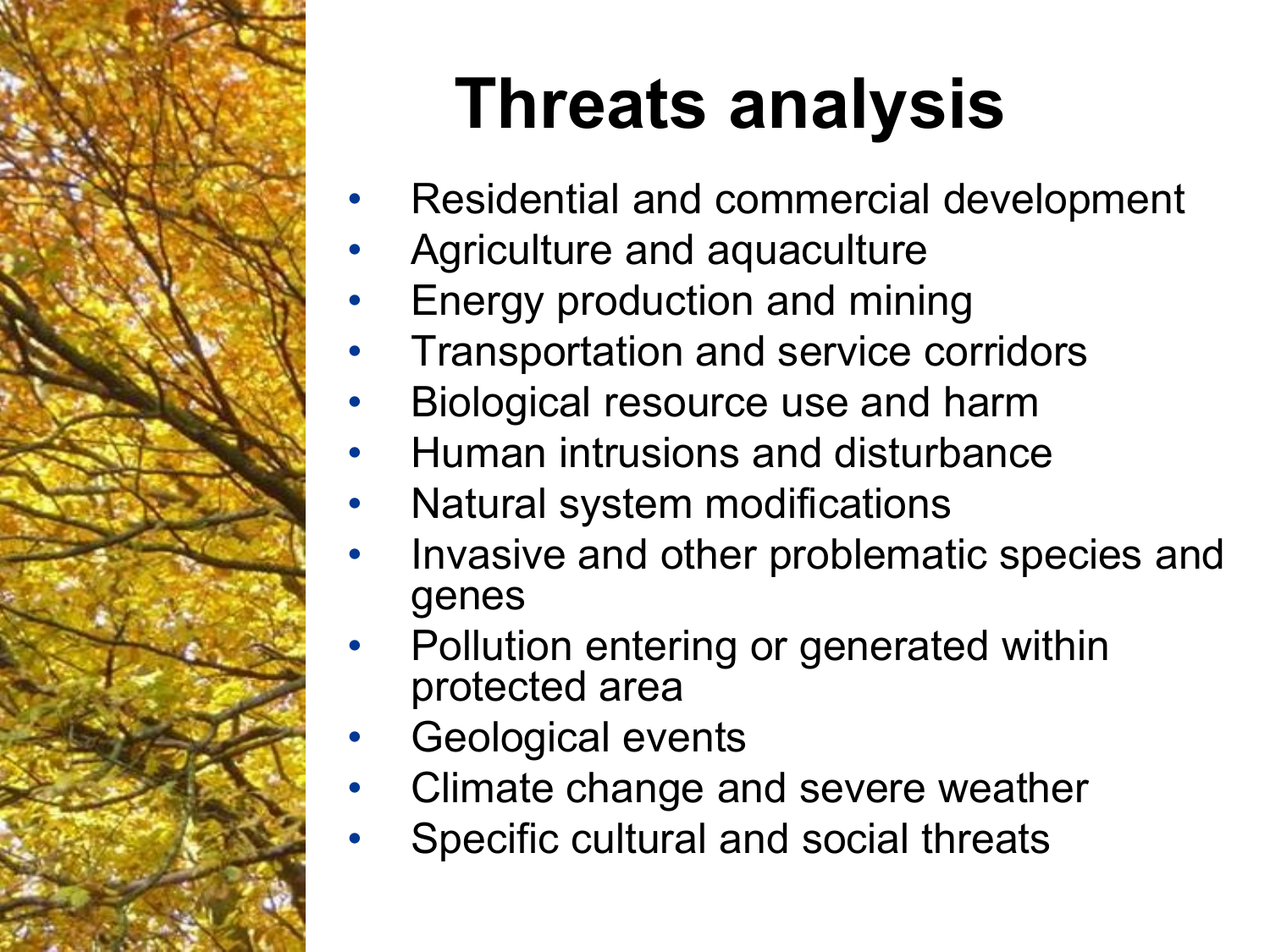| <b>Issue</b>                           | <b>Criteria</b>                                                                                           | <b>Score</b>   | <b>Comments/</b><br><b>Explanation</b> | <b>Next steps</b> |
|----------------------------------------|-----------------------------------------------------------------------------------------------------------|----------------|----------------------------------------|-------------------|
| 24. Visitor<br><b>facilities</b>       | There are no visitor facilities and<br>services despite an identified need                                | $\overline{0}$ |                                        |                   |
| Are visitor<br>facilities<br>adequate? | Visitor facilities and services are<br>inappropriate for current levels of<br>visitation                  | 1              |                                        |                   |
|                                        | Visitor facilities and services are<br>adequate for current levels of<br>visitation but could be improved | $\overline{2}$ |                                        |                   |
| Outputs                                | Visitor facilities and services are<br>excellent for current levels of<br>visitation                      | 3              |                                        |                   |
|                                        |                                                                                                           |                |                                        |                   |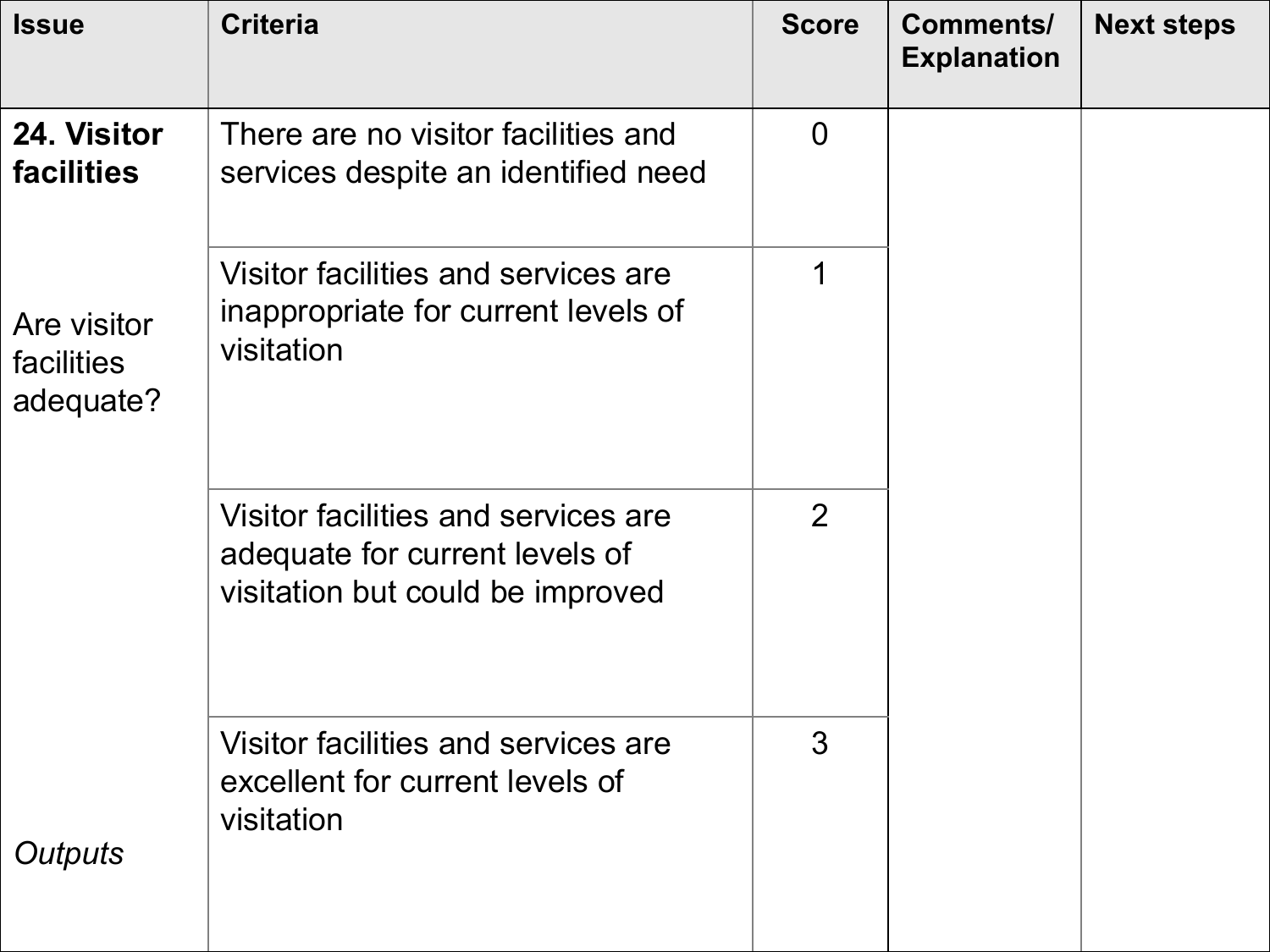### METT Database – Namibia style

| <b>B</b> Data Input Form    |                                                 |                                                         |          |                      |                                                                                                       |                                                                                                                  |       | - 13 |
|-----------------------------|-------------------------------------------------|---------------------------------------------------------|----------|----------------------|-------------------------------------------------------------------------------------------------------|------------------------------------------------------------------------------------------------------------------|-------|------|
| Daan Viljoen Game Park      |                                                 | <b>Edit site data</b>                                   |          |                      |                                                                                                       |                                                                                                                  |       |      |
| Maintenance<br>of equipment | Question 19 Is equipment adequately maintained? |                                                         |          | Score:<br>1          | $\nabla$ Relevant - un-check if<br>question is not applicable,<br>and explain why in<br>comments box. |                                                                                                                  |       |      |
|                             | facilities                                      | There is little or no maintenance of equipment and      | $\bf{0}$ | <b>Comment:</b>      |                                                                                                       |                                                                                                                  |       |      |
|                             | facilities                                      | There is some ad hoc maintenance of equipment and $1$   |          |                      |                                                                                                       | The equipment is often maintained in Windhoek, but due to low<br>budget, it is sometimes maintained in the park. |       |      |
|                             | there are some important gaps in maintenance    | There is maintenance of equipment and facilities, but 2 |          |                      |                                                                                                       |                                                                                                                  |       |      |
|                             | Equipment and facilities are well maintained    |                                                         | 3        | <b>Next Steps:</b>   |                                                                                                       |                                                                                                                  |       |      |
|                             |                                                 |                                                         |          |                      |                                                                                                       |                                                                                                                  |       |      |
| <b>Navigate records</b>     |                                                 |                                                         |          |                      |                                                                                                       |                                                                                                                  |       |      |
| Q10                         | Q20                                             | Q30                                                     |          | <b>Add Questions</b> |                                                                                                       | Previous Q                                                                                                       | NextQ |      |

Record:  $\boxed{1}$   $\boxed{1}$ 20 | | | | | | \* | of 37 (Filtered)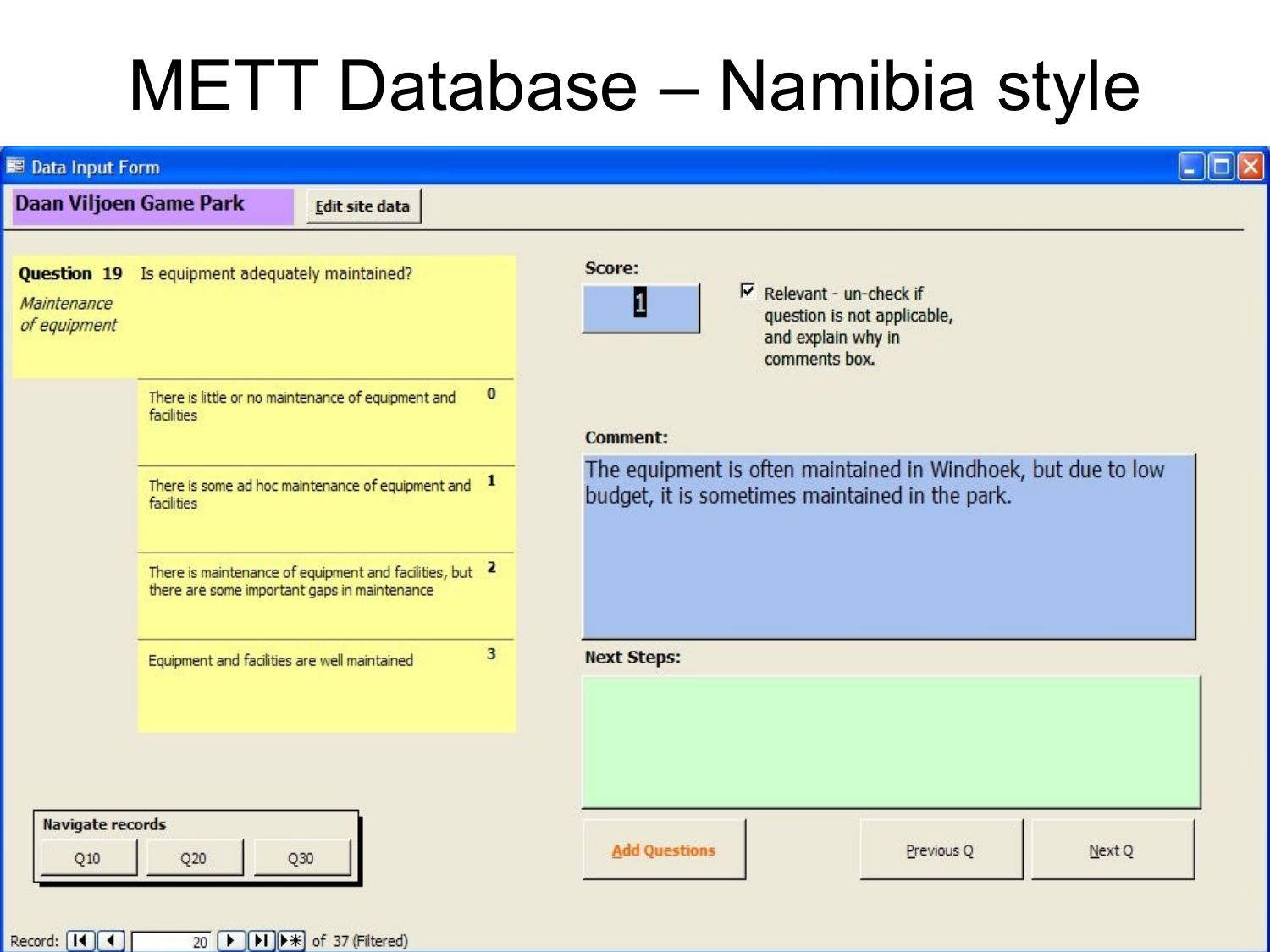### **METT DATABASE OUTPUT**

#### **METT Data Sheets**

A i-A is Hotsprings Game Park

jons@talk21.com

Ai-Ais Hotsprings Game Park

|    | <b>Que stion</b>                       | Criteria                                                                                                                                                        | Score          | Comment                                                                                                                                                                                                                                                                                                                                                           |
|----|----------------------------------------|-----------------------------------------------------------------------------------------------------------------------------------------------------------------|----------------|-------------------------------------------------------------------------------------------------------------------------------------------------------------------------------------------------------------------------------------------------------------------------------------------------------------------------------------------------------------------|
|    | Legal status                           | The protected area has been legally gazetted (or<br>in the case of private reserves is owned by a trust<br>or similar)                                          | 3              | Ai-Ais Hotsprings Game Park                                                                                                                                                                                                                                                                                                                                       |
|    | Protected area<br>regulations          | Mechanisms for controlling inappropriate land<br>use and activities in the protected area exist but<br>there are major gaps                                     |                | There is no control over fishing or mining. There is an international border<br>dispute.                                                                                                                                                                                                                                                                          |
| 3  | aw enforcement                         | There are major deficiencies in staff<br>capacity/resources to enforce protected area<br>legislation and regulations (e.g. lack of skills, no<br>patrol budget) |                | There is no formal training for staff to enforce the park rules and<br>regulations. Also there is a serious lack of staff.                                                                                                                                                                                                                                        |
|    | Protected area<br>objectives           | The protected area has agreed objectives, but<br>these are only partially implemented                                                                           | 2              | Due to lack of staff, less effort is being applied into management to meet the<br>objectives.                                                                                                                                                                                                                                                                     |
| 5. | Protected area design                  | Design is not significantly constraining<br>achievement of major objectives, but could be<br>improved                                                           | $\overline{2}$ | The current size is okay. There is good cooperation between the park and its<br>neighbours. However, it would be worthwhile to merge Ai-Ais NP with the<br>Sperrgebiet so as to fill the gap in between the two parks, this will allow a<br>free movement of animals between the two parks, and more<br>representative/effective coverage of the Succulent Karoo. |
| 6  | Protected area boundary<br>demarcation | The boundary of the protected area is known by<br>the management authority but is not known by<br>local residents/neighbouring land users                       |                | The boundary of the park is mostly known, but is not appropriately<br>demarcated, and the fence does not cover the whole park.                                                                                                                                                                                                                                    |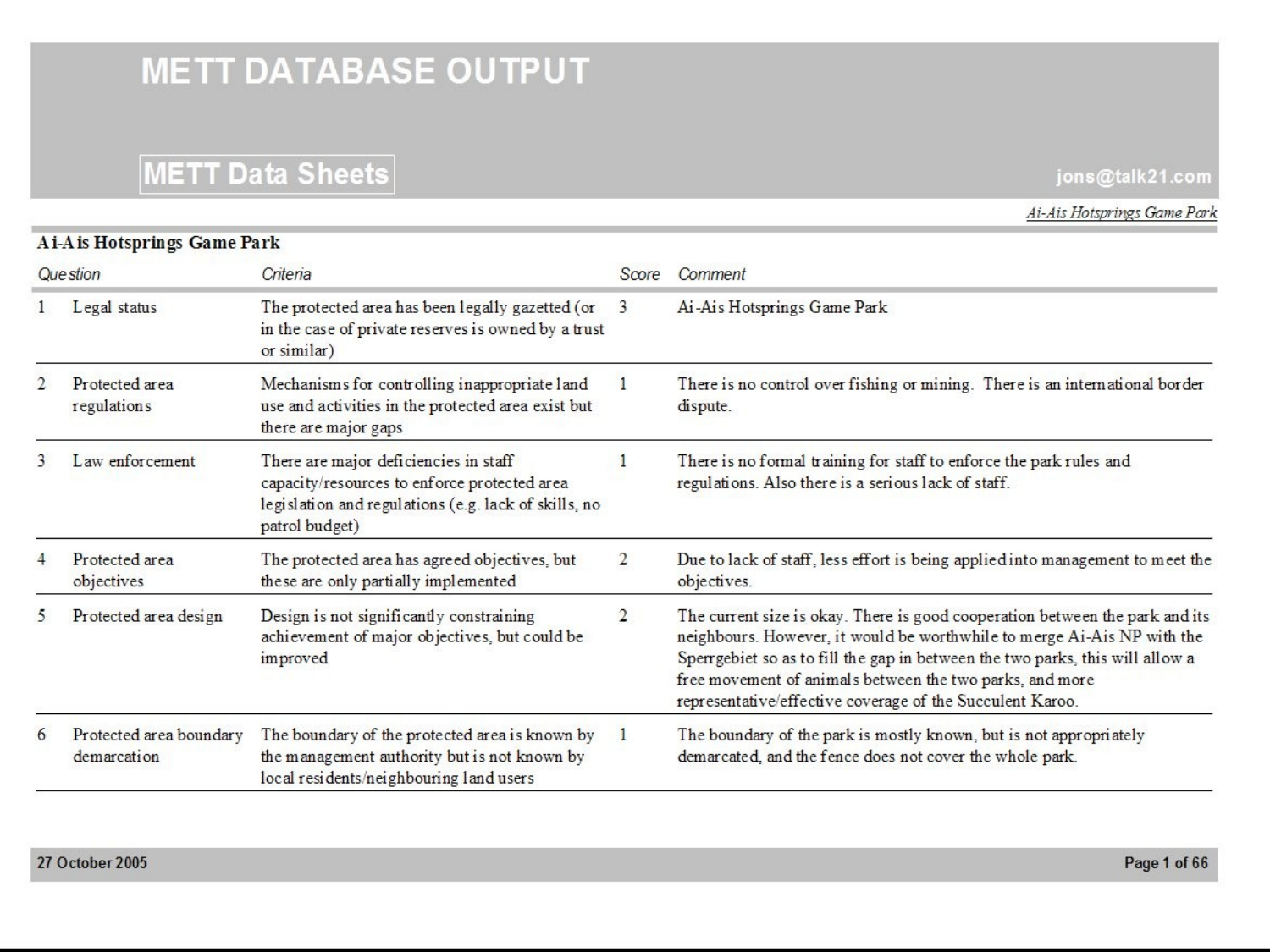## **Using the METT**

- Self-assessment system
- Ideally completed by protected area managers with a team of staff and other stakeholders
- Short and quick to complete
- Repeat assessments provide trends in effectiveness and aid adaptive management
- Best at comparing one site over time rather than between sites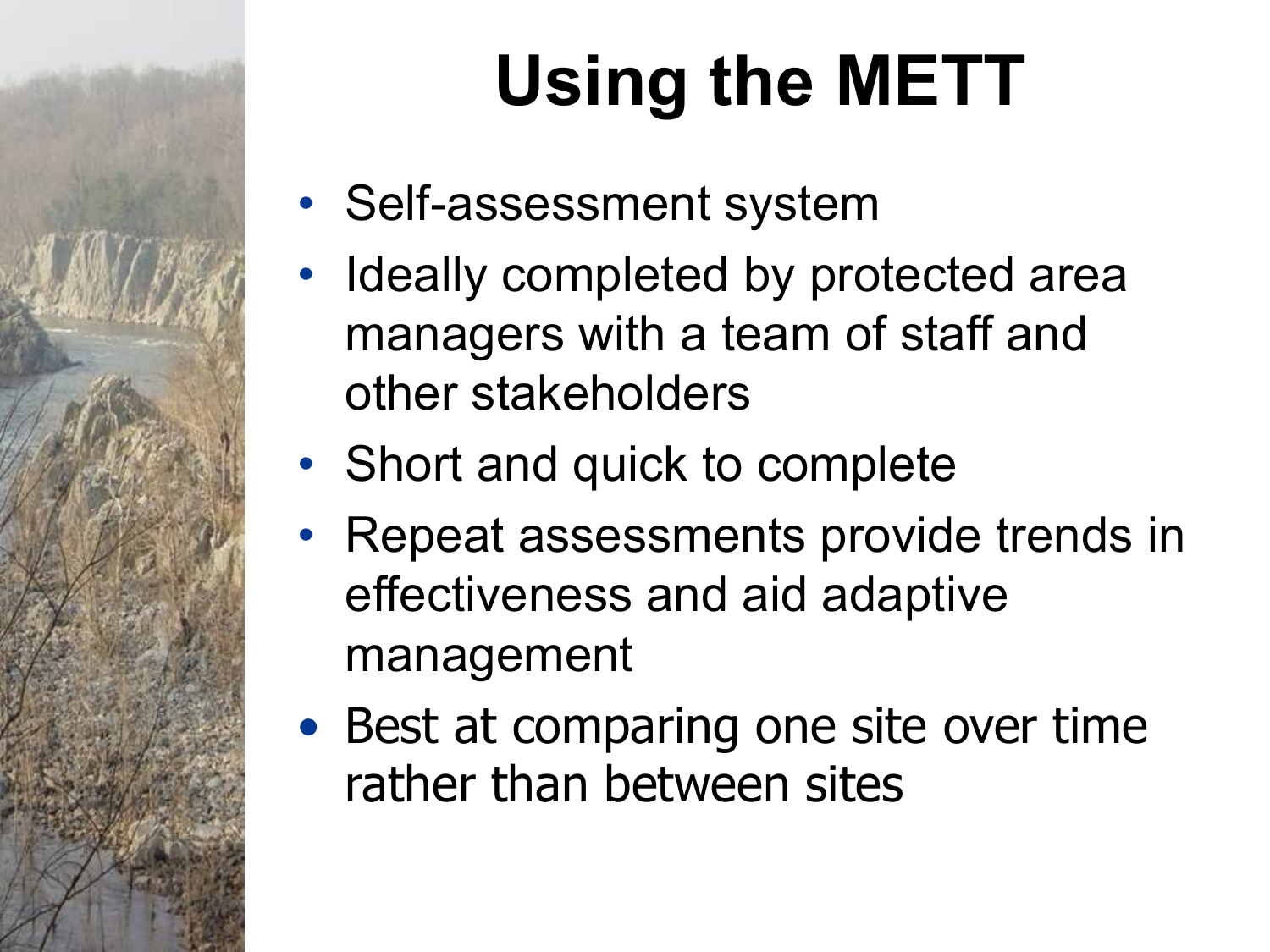# **METT Strengths**

- Simple and quick to use
- Multiple choice allows for some complexity of response
- Enables more consistent analysis of answers over time
- Next steps section helps to guide adaptive management
- Questions are specifically linked to achievement of objectives
- Standardised language is fairly easy to translate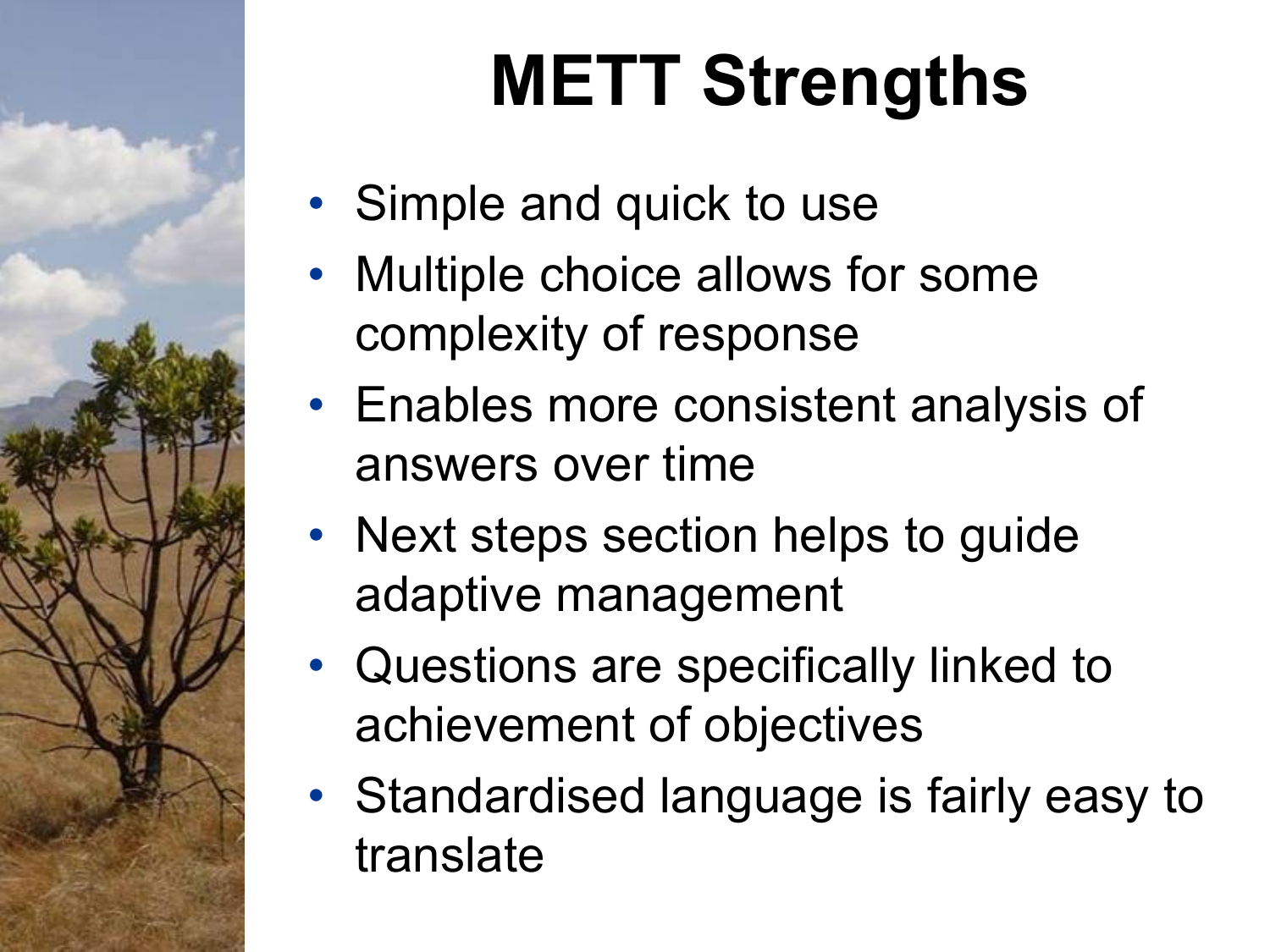## **METT Limitations**

- Not an independent assessment
- Questions are not weighted
- Limited evaluation of outputs and (particularly) outcomes
- Relatively easy to influence or bias results
- Generic (general not specific) multiple choice questions not always easily applicable in diverse situations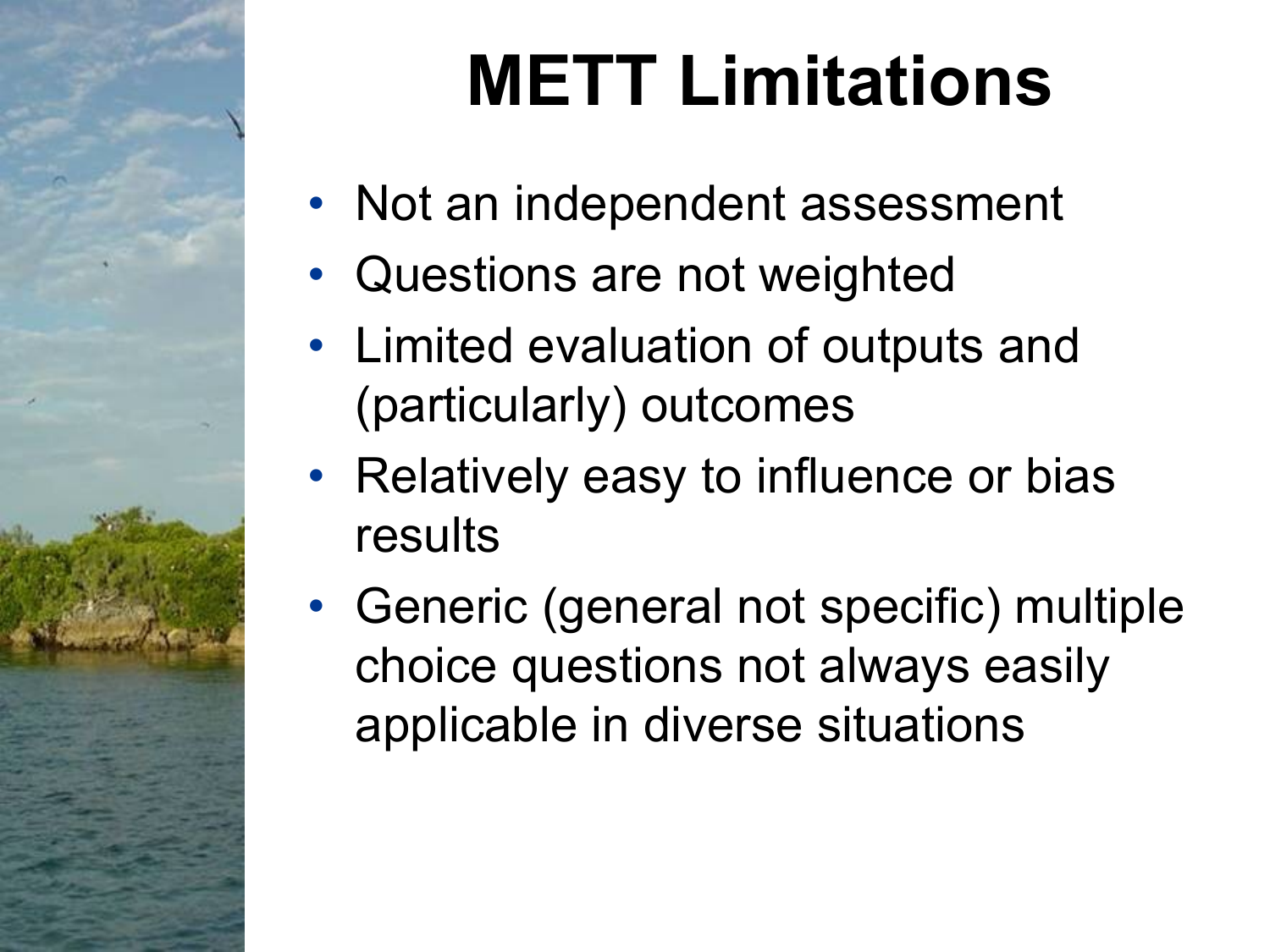

## **How has it been used?**

- From measuring one project's targets to use over whole protected area systems
- Major global data set of protected area management effectiveness information
- Used in WWF's PA portfolio; World Bank's PA portfolio; GEF PA funded projects
- Used in all protected areas in China, Namibia, Central Africa etc
- Adapted for marine protected areas, community forest projects etc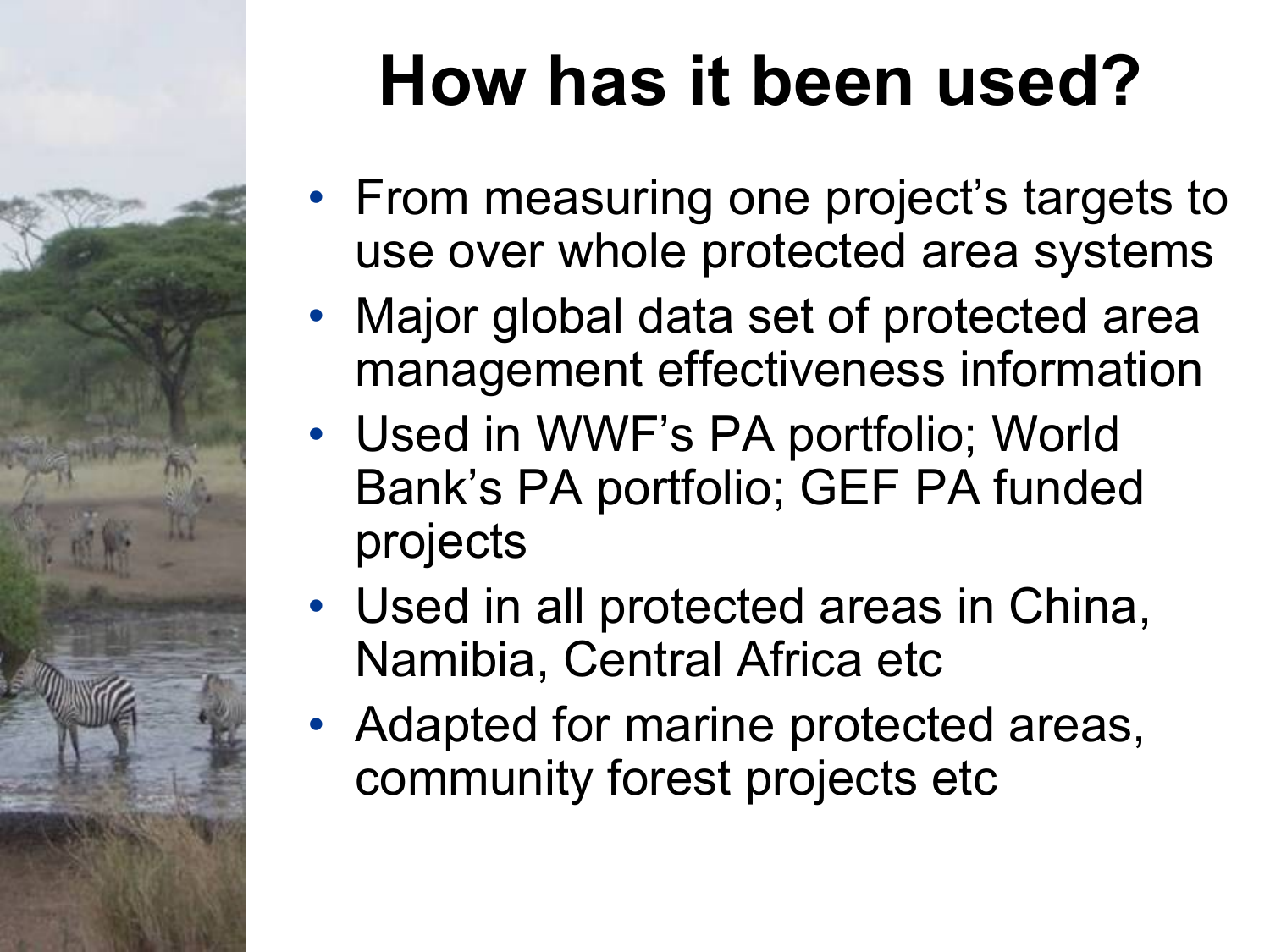

### **A major data source**

• 902 METT assessments included in a global study of protected area management effectiveness